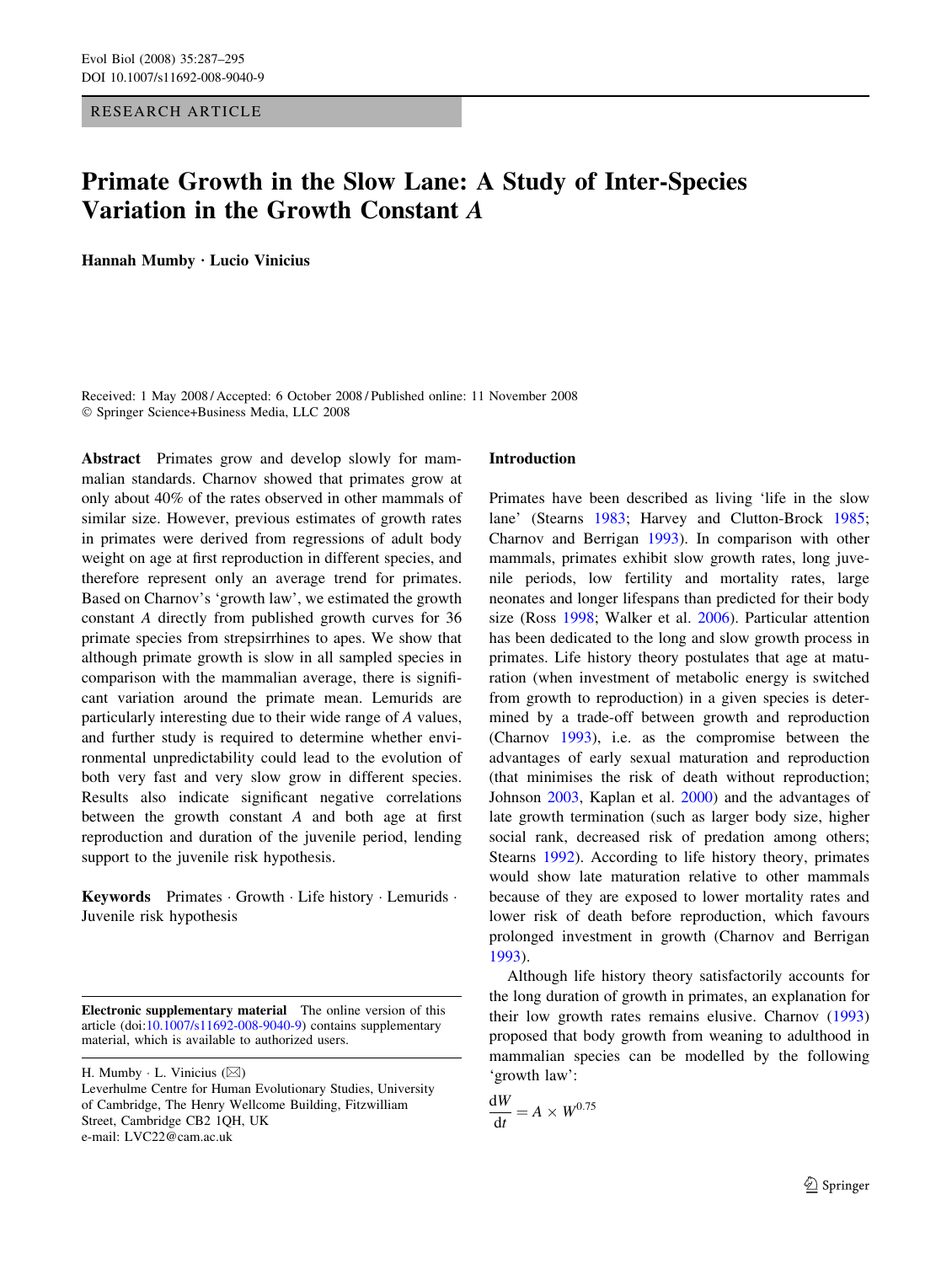where  $W$  is body weight, t is age,  $dW/dt$  is the 'production rate' or body growth rate at time  $t$ , and  $A$  is a speciesspecific 'height of the production rate', or growth constant. The scaling coefficient of 0.75 is a rough measure of how much energy an organism can invest in growth as a function of its body size, and is similar to the scaling of basal metabolic rate to body size across mammals (West et al. [2001\)](#page-8-0). Additionally, by regressing age at first reproduction on adult body weight across a large samples of species, average A was estimated in 0.42 in primates, in comparison to  $A = 1$  in other mammals (Charnov [1993\)](#page-7-0). The low value of A in primates is intriguing: given the advantages of large size mentioned above, why are primates not using their long period of growth to attain larger adult sizes? According to Charnov and Berrigan [\(1993](#page-7-0)), this is the fundamental question to be addressed by primate life history studies: in their words, 'why is A so low for primates? Answer that (says the theory) and many of features of primate life history will also be explained'.

Despite the interest it raises, very few studies have calculated the growth constant A in primate species directly from growth data. The average value of 0.42 was obtained from a regression of age at first reproduction on adult weight in different primate species, and therefore only represents a general or average trend potentially hiding variation among species and primate grades. Walker et al. [\(2006](#page-8-0)) indicated that there is a robust interspecific difference in the growth constant A between humans and the relatively faster-growing chimpanzees, but the methodology used in their study did not allow for a direct estimate of A in the two species. In humans, the constant A was calculated from growth data on the Ache from Paraguay by Hill and Hurtado [\(1996](#page-7-0)), who obtained a value of  $A = 0.29$ for females and  $A = 0.23$  for males. The results from the Ache suggest two main conclusions: first, studies based on growth data may reveal significant specific variation in the growth constant A relative to the primate average of 0.42; and second, humans may be outliers, with low growth rates even in comparison to the already depressed primate average.

For the reasons above, it may be highly informative to obtain A values directly from growth curves and from a broader range of primate species. Knowing A values for various primate species might potentially help answering questions such as whether all primates share similar levels of slowness in life history relative to other mammals, and whether the distribution of growth rates exhibited across primate groups can be explained by phylogenetic or adaptive factors. For example, one might expect strepsirrhines to show A values closer to the mammalian average of 1, since they represent an earlier primate radiation linking anthropoid primates to other mammals (Purvis [1995](#page-8-0)). One could also predict differences in the growth constant A as a function of diet: Leigh [\(1994a,](#page-8-0) [b\)](#page-8-0) for example found that folivorous anthropoids tend to exhibit lower growth rates than frugivorous ones, but he did not present a comparison between effects of diet and effects of life history factors such as duration of juvenile period and age at maturity.

Strong correlations between A and brain size would also support explanations based upon learning or brain growth and maintenance. The 'needing to learn' models discussed by Ross ([2004](#page-8-0)) for example postulate that larger brains, slow growth rates and a prolonged juvenile learning period evolved together in species that need to process complex social and environmental information. On the other hand, 'brain growth constraint' models such as proposed by Foley and Lee [\(1991](#page-7-0)) also imply a negative correlation between brain size and body growth rates, this time due to energetic constraints: large brains are expensive organs to grow and maintain, which necessarily reduces rates of other metabolic processes such as body growth. If this is the case, highly encephalised modern humans should be outliers among primates as the ultimate slow developers. Finally, variation in the growth constant A may be correlated with life history variables: for example, correlations between the growth constant A and age at first reproduction, maximum longevity or duration of the juvenile period would support explanations of slowness based upon juvenile risk avoidance. According to the 'juvenile risk' model (Janson and van Schaik [1993](#page-7-0)), primates evolved low growth rates as an adaptive response that reduces energetic needs during the growth period. As a consequence, they can channel energy for mortality-reducing, longevityextending activities such as predator avoidance. In the following, we discuss those hypotheses in the light of estimates of the growth constant A from 36 primate species.

# Methods and Data

# Growth Data

Weight  $(W)$  and age  $(T)$  growth data were obtained from published body weight or velocity curves in 36 primate species representing strepsirrhines  $(N = 9)$ , New World monkeys ( $N = 8$ ), Old World monkeys ( $N = 12$ ) and apes  $(N = 7)$ . In order to reduce experimental noise due to differences in samples, methodology and measurement techniques, our data were restricted to the fewest possible sources necessary to maintain a broad sample of species (Leigh [1994a,](#page-8-0) [1996;](#page-8-0) Leigh and Shea [1996;](#page-8-0) Leigh and Terranova [1998;](#page-8-0) Ravosa et al. [1993](#page-8-0)). Velocity curves,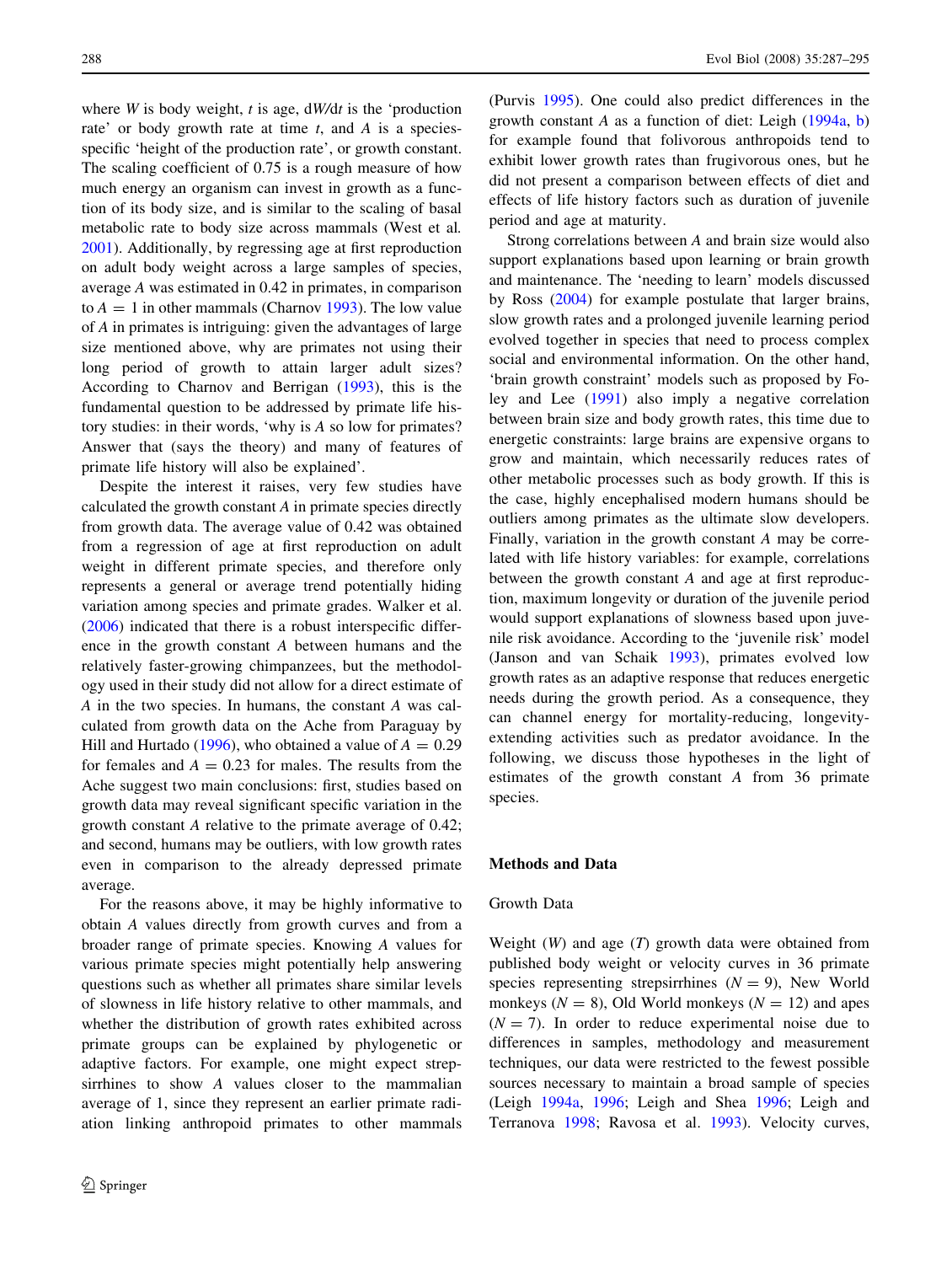when used, were converted into growth curves by cumulatively adding yearly body weight increments to neonatal weight. Human growth data are from Eveleth and Tanner [\(1992](#page-7-0)).

Our data sources represent measurements taken from captive animals with the exception of Ravosa et al. [\(1993](#page-8-0)), whose sample also included trapped wild animals and was the only available source of growth curves for sifakas. Although data from captive animals are in principle not ideal as they reflect growth taking place under artificial conditions, they are extremely useful in evolutionary studies (Leigh and Shea [1996\)](#page-8-0): data from wild animals are extremely rare, and Leigh ([1994b\)](#page-8-0) has shown that correlations between body weight in captive and wild animals are very high. When published growth curves were separated by sex, only the female curve was used. Our Supplementary File presents all growth curve data used in our analyses.

### Size and Life History Data

Data on brain size, duration of juvenile period and age at first reproduction in females are from Kappeler and Pereira [\(2003](#page-8-0)) and refer to captive animals. Maximum longevity data are from the AnAge (the 'Animal Ageing and Longevity Database') website [\(http://genomics.senescence.](http://genomics.senescence.info/species/) [info/species/\)](http://genomics.senescence.info/species/) and were almost exclusively obtained from captive animals. Adult female body size was estimated as the point of growth termination in our curves.

### Calculation of A

Integration of the growth law (Charnov [1993](#page-7-0)) leads to the equation

$$
W(T)^{0.25} = 0.25AT + W_0^{0.25}
$$

Table 1 Growth constant A calculated for 36 primate species

where  $W_0$  is weaning size, T is age, and age zero is taken not at birth but at weaning (the point of independence from the parent). We only used growth data between weaning and adulthood, as in Charnov ([1993\)](#page-7-0). Since integration linearises the growth law, regression analysis can be applied to our obtained growth data points. Since the weaning size  $W_0$  is known for each species, we forced the regression through the intercept  $W_0^{0.25}$  and calculated the regression slope 0.25A to obtain the growth constant A in all 36 sampled primate species.

### Results

### Distribution of A Values

All estimates of the growth constant A were statistically significant. The growth constant A varies from 0.19 in the cercopithecoid  $C$ . mitis to 0.61 in the lemurid  $E$ . flavifrons (Table 1). Therefore, all species exhibit A values lower than 1, and are therefore below the average for non-primate mammals. The results also mean that humans  $(A = 0.26)$ are not the slowest growing primate in the sample. Figure [1](#page-3-0) shows the distribution of A values by primate group (strepsirrhines, New World monkeys, Old World monkeys, and apes). We obtained a mean value of  $A = 0.35$ , close to Charnov's estimate of 0.42. When data are separated by major grade subdivision, we obtain an average of  $A = 0.39$ in strepsirrhines,  $A = 0.42$  in New World monkeys,  $A = 0.32$  in Old World monkeys, and  $A = 0.29$  in apes. Thus, all four major primate subdivisions have mean A values well below the mammalian average. Strepsirrhines are closer to the remaining primates than to the mammalian average of  $A = 1$ , but this must be seen with caution since the only species in our sample were lemurids. Propithecus

| Strepsirhines         |                  | New world monkeys    |                  | Old world monkeys       |                  | Apes                  |                  |
|-----------------------|------------------|----------------------|------------------|-------------------------|------------------|-----------------------|------------------|
| Species               | $\boldsymbol{A}$ | <b>Species</b>       | $\boldsymbol{A}$ | <b>Species</b>          | $\boldsymbol{A}$ | <b>Species</b>        | $\boldsymbol{A}$ |
| Hapalemur griseus     | 0.39             | Callicebus moloch    | 0.44             | Cercopithecus mitis     | 0.19             | Hylobates lar         | 0.21             |
| Eulemur mongoz        | 0.31             | Saimiri sciureus     | 0.34             | Cercopithecus neglectus | 0.26             | Hylobates syndactylus | 0.27             |
| Eulemur macaco        | 0.51             | Cebuella pygmaea     | 0.45             | Cercopithecus aethiops  | 0.40             | Pongo pygmaeus        | 0.27             |
| Eulemur flavifrons    | 0.61             | Callithrix jacchus   | 0.43             | Erythrocebus patas      | 0.40             | Gorilla gorilla       | 0.39             |
| Eulemur rubriventer   | 0.47             | Saguinus imperator   | 0.46             | Macaca mulatta          | 0.35             | Pan paniscus          | 0.33             |
| Varecia variegata     | 0.43             | Saguinus fuscicollis | 0.37             | Macaca nemestrina       | 0.33             | Pan troglodytes       | 0.28             |
| Eulemur sanfordi      | 0.34             | Cebus apella         | 0.27             | Macaca fuscata          | 0.34             | Homo sapiens          | 0.26             |
| Propithecus diadema   | 0.23             | Callimico goeldii    | 0.57             | Macaca silenus          | 0.30             |                       |                  |
| Propithecus verreauxi | 0.23             |                      |                  | Macaca fascicularis     | 0.36             |                       |                  |
|                       |                  |                      |                  | Papio papio             | 0.26             |                       |                  |
|                       |                  |                      |                  | Presbytis entellus      | 0.37             |                       |                  |
|                       |                  |                      |                  | Colobus guereza         | 0.27             |                       |                  |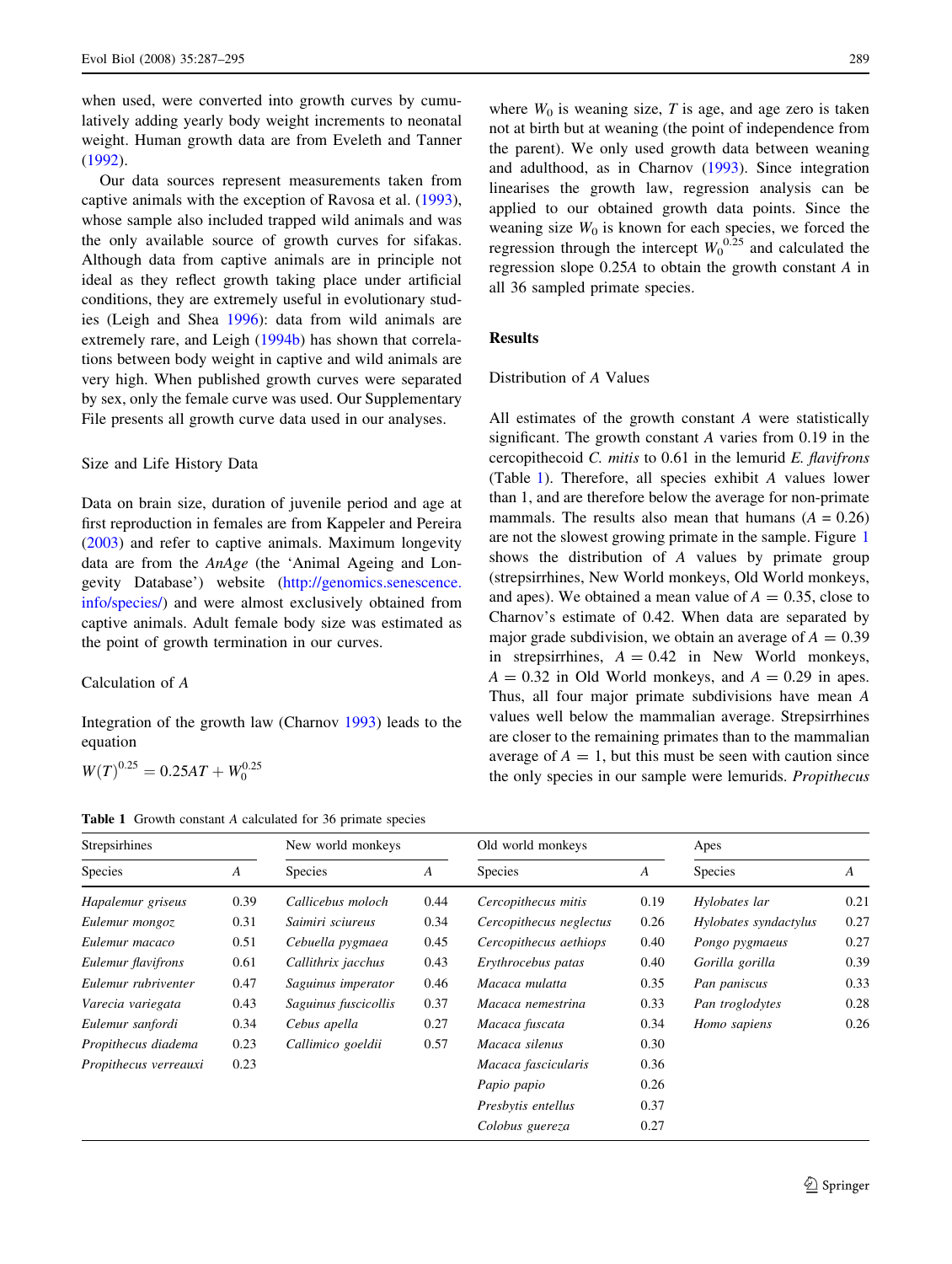<span id="page-3-0"></span>

Fig. 1 Distribution of values of the growth constant A by primate grade

diadema ( $A = 0.23$ ) and Propithecus verreauxi ( $A = 0.23$ ) for example exhibit very slow growth and have a large effect on the average A of strepsirrhines (when the two species are excluded, mean value is 0.44). Among apes, gorillas grow faster than average  $(A = 0.39)$ , and surprisingly the slowest growing species is the gibbon Hylobates lar ( $A = 0.21$ ) instead of *Homo sapiens* ( $A = 0.26$ ).

# Relation of a to Body Size, Brain Size and Life History Variables

Linear regression analysis was also used to estimate bivariate (Pearson) correlations between the growth constant A and a set of size and life history variables. The relationship between A and adult body weight across all primate species is not statistically significant ( $P = 0.167$ ,  $N = 36$ ). To minimise phylogenetic or sampling effects (Purvis et al. [2003\)](#page-8-0), all analyses were also repeated with species separated into strepsirrhines, New World monkeys, Old World monkeys and apes, but none of the four regressions of A on body size was significant (at the  $P < 0.05$  level). Linear regression is however unable to capture the existence of non-linear relationships between variables, such as allometric relationships frequently observed between quantitative variables (Martin et al. [2005\)](#page-8-0). In order to test for allometric relationships, we linearised our data by calculating logarithmic values and then performed linear regression (Lande [1985\)](#page-8-0). We did obtain a significant negative correlation between  $log(A)$  and log(adult body weight) across all sampled primates  $(r = -0.47, P = 0.004)$ , but no relation was observed separately for strepsirrhines, New World monkeys, Old World monkeys and apes.

We also tested for possible correlations between A and brain weight. Some authors have linked large brains to slow growth (Foley and Lee [1991](#page-7-0); Ross [2004\)](#page-8-0), and predicted a negative correlation between brain weight and A. Our regressions show that, for the total primate sample  $(N = 32$ ; brain data were missing for four species), the correlation between A and brain weight is not significant  $(P = 0.14)$ . Separate regressions for strepsirrhines, New World monkeys, Old World monkeys or apes are not significant either (at the  $P < 0.05$  level). Using logtransformed data, we found a significant relationship between  $log(A)$  and  $log(brain$  weight) across the primate sample ( $r = -0.483$ ,  $P = 0.005$ ), but once again no relation was observed separately for strepsirrhines, New World monkeys, Old World monkeys and apes. We also tested the relationship between A and encephalisation or EQ, calculated as  $EQ = \text{brain weight}/0.17(\text{body weight})^{0.72}$  (Marino [1998](#page-8-0)), and found no significant correlation across primates either using our original data ( $P = 0.078$ ,  $N = 32$ ) or logtransformed data ( $P = 0.11$ ).

Since primates are characterised not only by low growth rates but also by extended juvenile period and late maturation (Charnov [1993](#page-7-0); Janson and van Schaik [1993;](#page-7-0) Leigh [2001](#page-8-0)), we tested whether the growth constant A negatively correlates with duration of the juvenile period, age at first reproduction and longevity. First, regression of A on duration of juvenile period across primates is significant both when raw data ( $r = -0.58$ ,  $P < 0.01$ ) and log-transformed values ( $r = -0.70$ ,  $P < 0.001$ ,  $N = 21$ ) are used (Figs. [2](#page-4-0), [3](#page-4-0)). Regressions for separate groups are not significant at the  $P < 0.05$  level (raw or log-transformed data), possibly due to the exceptionally small number of species for which data of duration of juvenile period is available  $(N = 21; 4$  strepsirrhines, 4 New World monkeys, 8 Old World monkeys, 5 apes).

Second, the regression of A on age at first reproduction (Fig. [4\)](#page-4-0) including all species is highly significant ( $r =$  $-0.56$ ,  $P < 0.001$ ,  $N = 32$ ). Importantly, the separate regressions for strepsirrhines ( $r = -0.87, P < 0.01$ ), New World monkeys  $(r = -0.78, P < 0.05)$  and Old World monkeys  $(r = -0.66, P < 0.05)$  were all negative and statistically significant. Only the regression for apes is not significant ( $P = 0.75$ ). Log-transformed data produce stronger negative correlations for the total primate sample  $(r = -0.68, P < 0.001$ ; see Fig. [5\)](#page-4-0), strepsirrhines  $(r =$  $-0.92$ ,  $P = 0.003$ ), New Wold monkeys ( $r = -0.86$ ,  $P =$ 0.014) and Old World monkeys ( $r = -0.65$ ,  $P = 0.02$ ) but not for apes ( $P = 0.85$ ).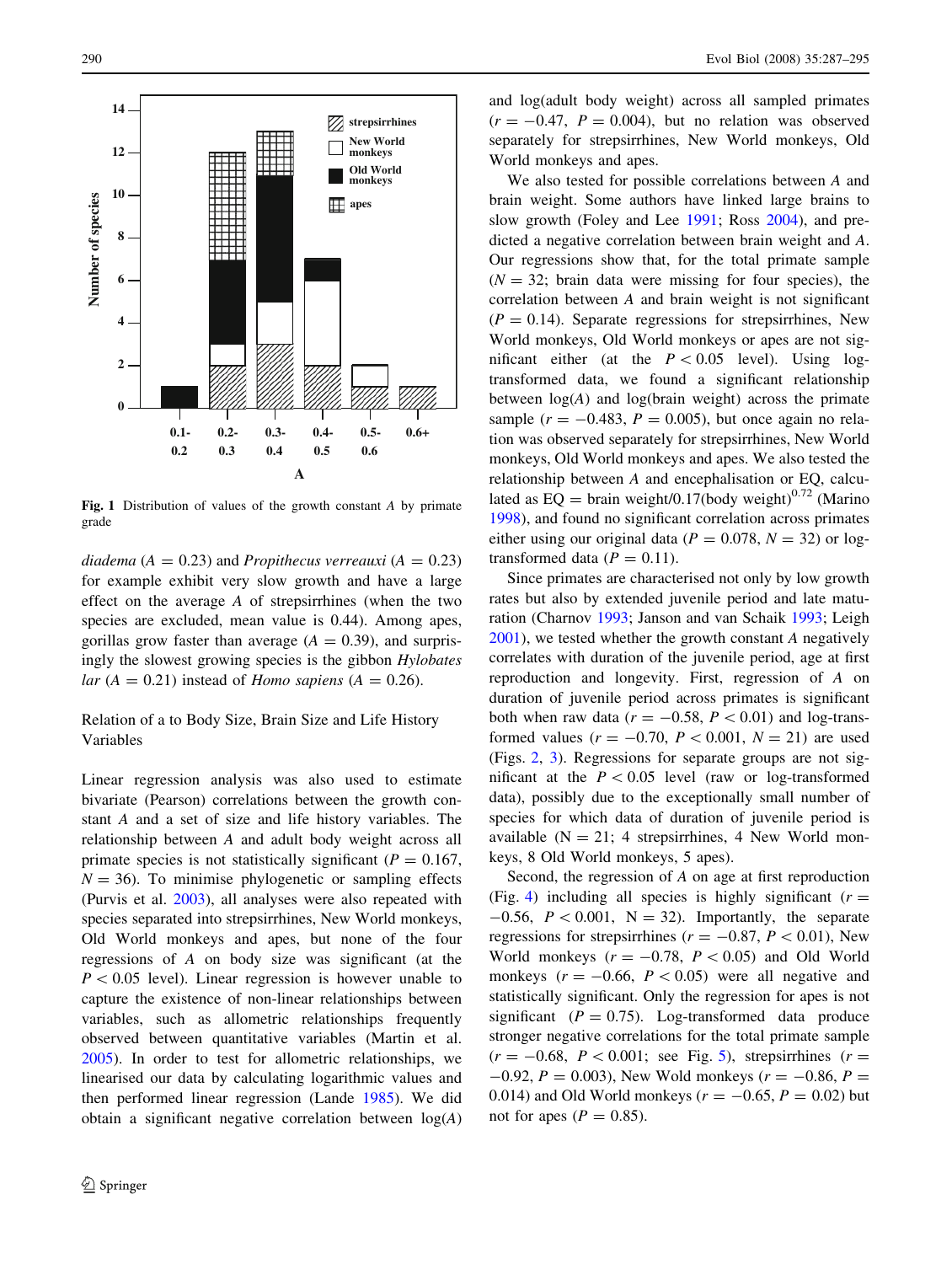<span id="page-4-0"></span>

Fig. 2 Regression of A values against duration of juvenile period in primate species. Symbols: strepsirrhines  $(\Box)$ , New World monkeys ( $\blacksquare$ ), Old World monkeys ( $\bigcirc$ ) and apes ( $\spadesuit$ )



Fig. 3 Regression of A values against duration of juvenile period in primate species, logarithmic scale (symbols as in Fig. 2)

Finally, the regression of A on maximum longevity including all species is statistically significant ( $r = -0.45$ ,  $P < 0.01$ ,  $N = 32$ ), but only the separate regression for apes is  $(r = -0.79, P = 0.03)$ . Log-transformed data produce the same pattern, with a significant regression for the total primate sample ( $r = -0.55$ ,  $P = 0.001$ ) and for apes ( $r = -0.88$ ,  $P < 0.01$ ).

### Partial Correlation Analysis

The analyses above revealed correlations between the growth constant A and a number of life history variables



Fig. 4 Regression of A values against age at first reproduction in primate species (symbols as in Fig. 2)



Fig. 5 Regression of A values against age at first reproduction in primate species, logarithmic values (symbols as in Fig. 2)

(duration of juvenile period and age at first reproduction in special, and also maximum longevity). However, correlations were also found between A and both body size and brain size, suggesting that variation in A might be at least partially a size scaling effect; besides, some of the variables we used may be correlated among themselves. In order to assess the independent contribution of our variables to the distribution of A values we calculated partial correlations, which control for the confounding effects of underlying variables.

We first tested whether A correlates with life history landmarks (duration of juvenile period, age at first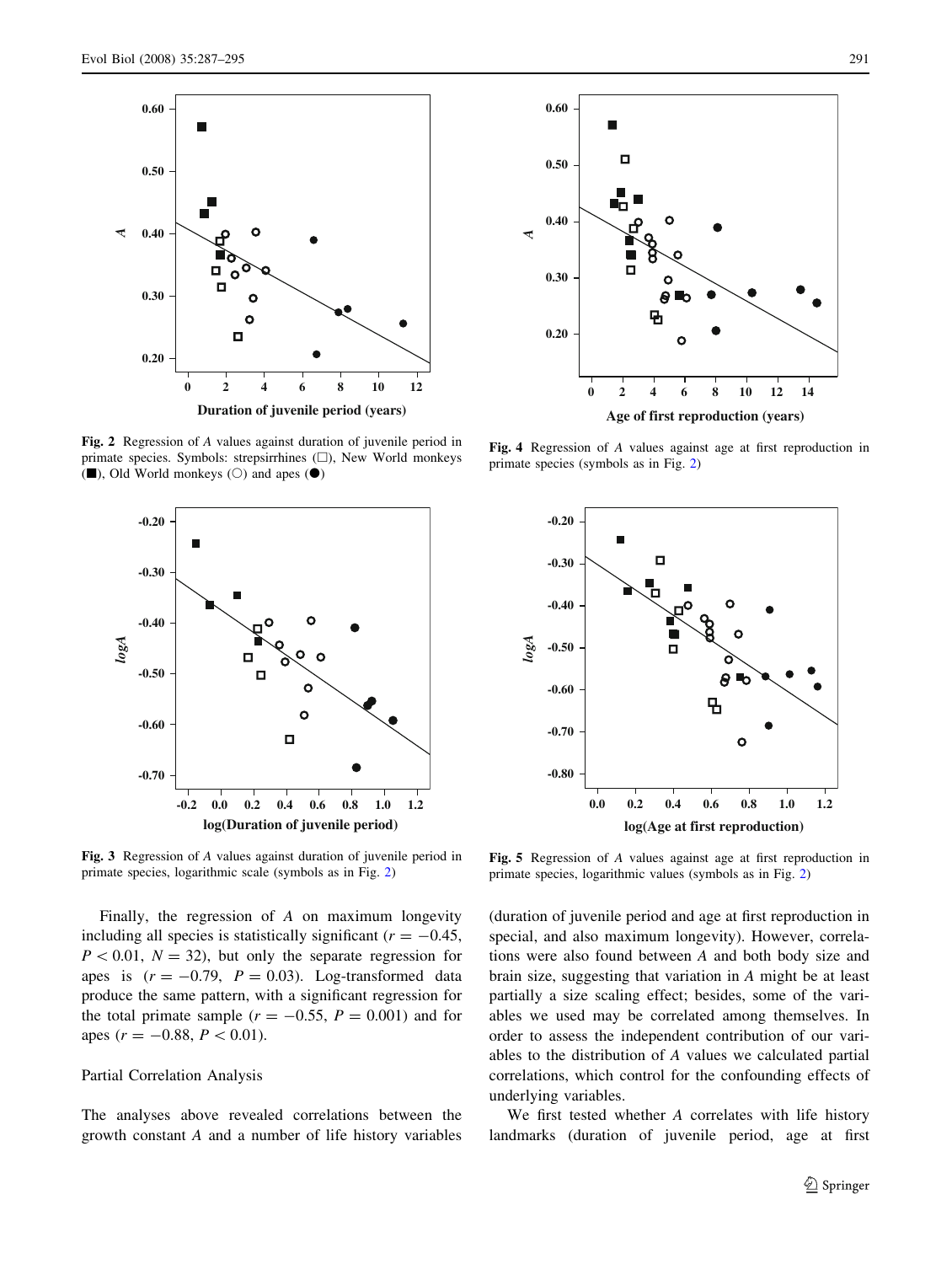reproduction, maximum longevity) after controlling for body and brain size. The partial correlation between A and duration of juvenile period is still significant and negative after controlling for body weight (partial  $r = -0.685$ ,  $P = 0.001$ ; the same is true for A and age at first reproduction (partial  $r = -0.67$ ,  $P \lt 0.001$ ), and A and maximum longevity (partial  $r = -0.45$ ,  $P = 0.001$ ). Similar results were obtained using log-transformed data for duration of juvenile period (partial  $r = -0.79$ ,  $P < 0.001$ ), age at first reproduction (partial  $r = -0.79$ ,  $P < 0.001$ ) and maximum longevity (partial  $r = -0.62$ ,  $P < 0.001$ ). Thus, life history variables and A correlate independently from any underlying effects of body size.

Controlling for brain weight, partial correlations were also significant and negative between A and duration of juvenile period (partial  $r = -0.61$ ,  $P = 0.004$ ), age at first reproduction (partial  $r = -0.63$ ,  $P < 0.001$ ) and maximum longevity (partial  $r = -0.53$ ,  $P = 0.004$ ). Partial correlations using logarithmic values were also significant between A and duration of juvenile period (partial  $r = -0.69$ ,  $P = 0.001$ , age at first reproduction (partial  $r = -0.73$ ,  $P < 0.001$ ) and maximum longevity (partial  $r = -0.57$ ,  $P < 0.001$ ). This shows that life history variables and A correlate independently from any effects of brain size. Controlling simultaneously for brain and body size still also results in significant partial correlations between A and duration of the juvenile period ( $r = -0.69, P < 0.001$ ), age at first reproduction ( $r = -0.68$ ,  $P < 0.001$ ) and maximum longevity ( $r = -0.53$ ,  $P \lt 0.005$ ). The same is true for log-transformed data (not shown).

We inversely tested whether the Pearson correlations of A with body size and brain size (which were weaker, limited to log-transformed data and only observed for the total primate sample) identified above would persist after controlling for life history variables. The partial correlation between A and body size is significant after simultaneously controlling for the three life history variables (partial  $r = 0.58$ ,  $P < 0.02$ ), or individually for duration of juvenile growth period ( $r = 0.50$ ,  $P < 0.02$ ) and age at first reproduction ( $r = 0.48$ ,  $P = 0.006$ ), but not maximum longevity; log-transformed data did not render any significant partial correlations (data not shown). Finally, partial correlations between A and brain weight are significant after simultaneously controlling for the three life history variables  $(r = 0.58, P = 0.02)$ , and individually for age at first reproduction ( $r = 0.427$ ,  $P = 0.019$ ) and maximum longevity ( $r = 0.428$ ,  $P = 0.023$ ). Log-transformed data did not produce any significant partial correlations (data not shown). Thus, partial correlations between A and brain and body size are sometimes observed after controlling for life history, but their sign is positive (in contrast to the originally negative bivariate correlations).

#### **Discussion**

The strongest pattern we observed between the growth constant A and primate life history variables is that species with low values of A exhibit late age at first reproduction, although tests also revealed negative correlations between A and both duration of juvenile period and maximum longevity. We also identified (weaker) negative correlations between A and both body size and brain size using log-transformed data; however, when the effect of life history variables is controlled for, positive partial correlations were observed. In the following we discuss our results in the light of current theories of primate growth and life history.

### Body Size: Effects of Ecology and Life History

Our results showed a weak negative bivariate correlation between A and body size (only when log-transformed data are used), but a positive partial correlation after controlling for the effects of life history. According to Charnov's [\(1993](#page-7-0)) mammalian life history model, mortality rates faced by species determine how fast development towards adulthood is: high mortality favours early sexual maturation and first reproduction (so as to minimise the risk of death before reproduction), leading to earlier termination of growth, faster growth rates (as a response to shorter time available for growth), and smaller body size (the 'mouse end' of the mammalian spectrum). Low mortality rates on the other hand would favour late maturation, longer growth, slower growth rates, and larger body size (the 'elephant end' of the mammalian spectrum). That logic would account for the negative correlations between A and body size we identified. But as seen, when the dominating effect of life history variables is controlled for, the correlation between A and body size is inverted and becomes positive. This might be explained by the operation of other ecological factors on primate growth in addition to life history. For example, Leigh ([1994a](#page-8-0)) argued that folivorous anthropoid primates tend to exhibit higher growth rates than frugivorous primates, and in some cases (namely in species weighing less than one kilogram, and also gorillas and siamangs) such higher growth rates are associated with larger adult size. However, the relationship between size and diet observed by Leigh ([1994a](#page-8-0)) was not universal: although larger folivorous anthropoids grow faster, they also tend to terminate growth earlier.

### Brain Growth Models

A similar pattern was observed between A and brain size, namely a negative bivariate correlation but a positive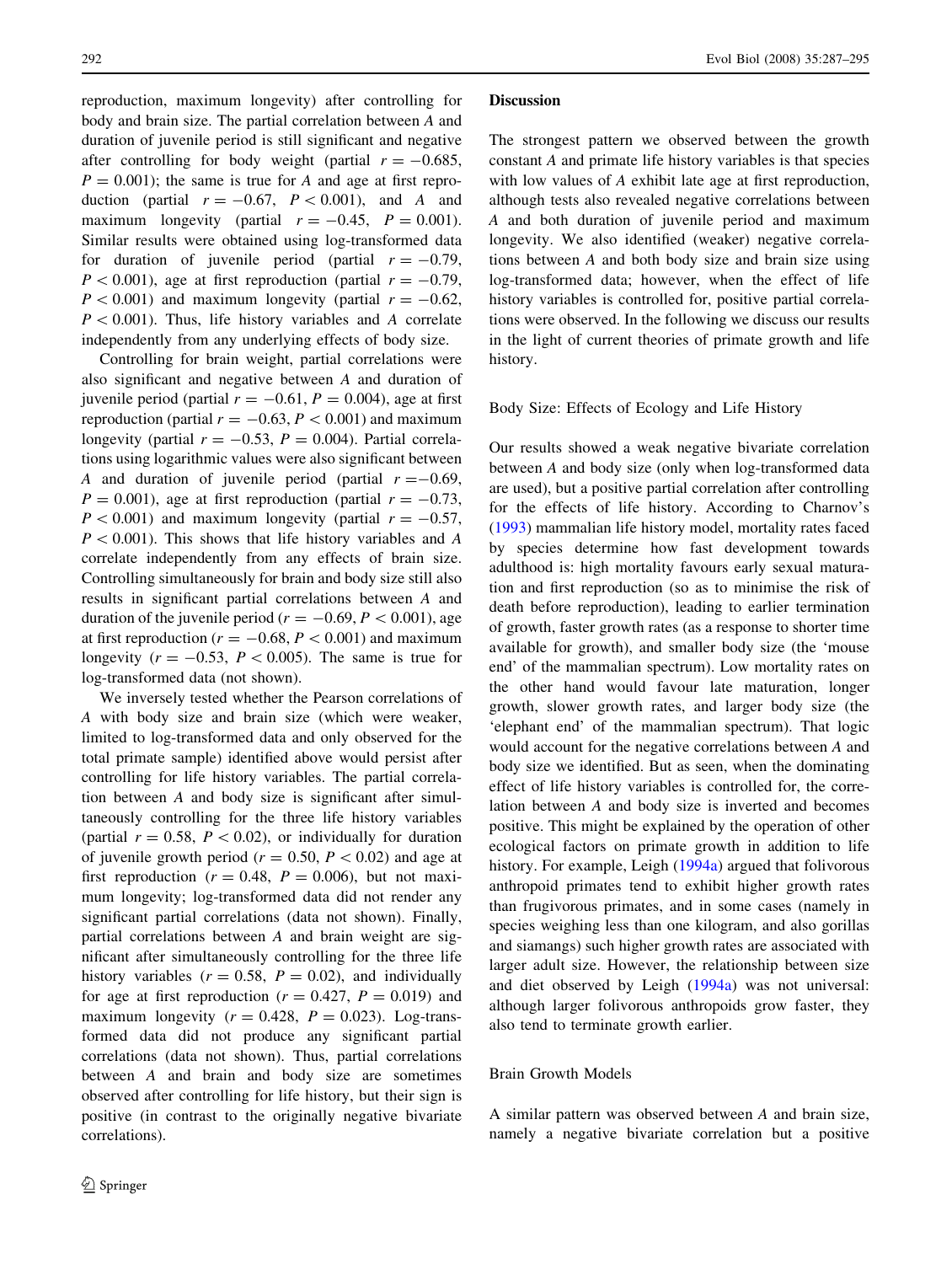partial correlation after controlling for life history variables. Various studies had predicted links between brain size and growth rates in primates. The 'brain growth constraint' hypothesis (Foley and Lee [1991](#page-7-0); Ross [2004\)](#page-8-0) for example is based on the energetic costliness of large primate brains and the burden that it would impose on other metabolic functions such as body growth. Primates would be able to support their large brains by decreasing energy expenditure on other energetically expensive organs such as the gut (Aiello and Wheeler [1995\)](#page-7-0), or by diverting energy from body growth, leading to both low growth rates and growth prolongation due to the limited energy budget available. Thus, the 'brain growth constraint model' seems to imply the links between large brains, slow body growth, longer juvenility and late age at first reproduction revealed by our analyses.

On the other hand, the positive partial correlation between brain size and the growth coefficient A after controlling for duration of juvenility and late maturation, although weak, cannot be easily explained by ecological factors such as diet. For example, folivorous primates not only growth relatively faster as pointed out by Leigh [\(1994a\)](#page-8-0) but also show smaller brain sizes than frugivorous primates (Clutton-Brock and Harvey [1980\)](#page-7-0); this would however still imply a negative correlation between growth rate and brain size. The explanation for the positive partial correlations between A and brain weight might depend on other aspects of dietary variation, or by factors other than diet.

Finally, the brain growth constraint model predicts that humans would display very low A values because of their very large brains, but surprisingly, humans do not show the lowest A value in our study sample. We found species with relatively lower brain size and encephalisation compared to humans such as the strepsirrhine Propithecus diadema but showing even lower A values.

### Juvenile Risk Model

The juvenile risk model (Janson and Van Schaik [1993\)](#page-7-0) postulates that slow primate growth is adaptive and the product of primate sociality. A basic assumption of the model is that living in large groups, as commonly observed in primates, is favoured when predation risks are high. However, life in large groups poses particular problems for juveniles, which must spend more time foraging than adults due to their smaller size and less developed foraging skills. The smaller body size of juveniles also makes them more vulnerable to predation than adults, and forces them to forage in the centre of the group, where feeding competition is the most severe. Juveniles are also more susceptible to food shortages and more likely to starve than adults (Ross [1998](#page-8-0)).

According to the juvenile risk hypothesis, low growth rates in juvenile primates evolved as the solution to the problems above. The reason is that lower growth rates would imply lower metabolic cost, as juveniles would maintain small body size for longer. The juvenile risk model still allows growth to a large adult body size, due to late maturation and the evolution of a growth spurt. In this way, the benefits of large body size would be maintained, but the growth schedule in a given species would be determined by the prevailing levels of juvenile risk. In summary, the juvenile risk model predicts that low A values are linked to late age at sexual maturation and first reproduction, and prolonged juvenile period. The correlation we found between low A and late age at first reproduction provide strong support to the model, but further evidence and larger sample sizes are required to determine whether the extended juvenile period found in primates itself is associated with low A.

### The Puzzle of Lemurs

We predicted that lemurs would exhibit the highest A values, since previous studies had shown that as a rule lemurids grow very rapidly and over a short period relative to anthropoids (Leigh and Terranova [1998\)](#page-8-0). However, our results showed that they did not form a group with A values intermediate between anthropoid primates (average  $A = 0.42$ ) and other mammals (average  $A = 1$ ), but instead fall within the range of the anthropoid primates. The reason seems to be that lemurids show great variation in A values, ranging from slow growing species such Propithecus diadema  $(A = 0.23)$  and Propithecus ver*reauxi* ( $A = 0.23$ ) to fast growing species such as *Eulemur* macaco ( $A = 0.51$ ) and *Eulemur flavifrons* ( $A = 0.61$ ). It is known that lemurs (and strepsirrhines in general) contrast with anthropoids in several behavioural features, including female dominance, targeted female–female aggression, lack of sexual dimorphism regardless of mating system, higher infant mortality, and strict seasonal breeding (Kappeler [1996](#page-8-0); Wright [1999](#page-8-0)), and it is possible that the large variation in A is linked with these characteristics.

For example, seasonal variation in resource availability, seasonal reproduction and high infant mortality have been used to explain both rapid and slow growth in different lemurs. On the one hand, Leigh and Terranova ([1998\)](#page-8-0) pointed to the high rates of infant mortality in lemurid species such as E. macaco, showing that around 52% of infants die in the first year in comparison to around 25% in anthropoid primates. For this reason, they suggest that infants from this species must grow rapidly in order to reach adult size and foraging capacity. In addition, because reproduction is seasonal in lemurs, it could be a great loss to overall reproductive output if a breeding season is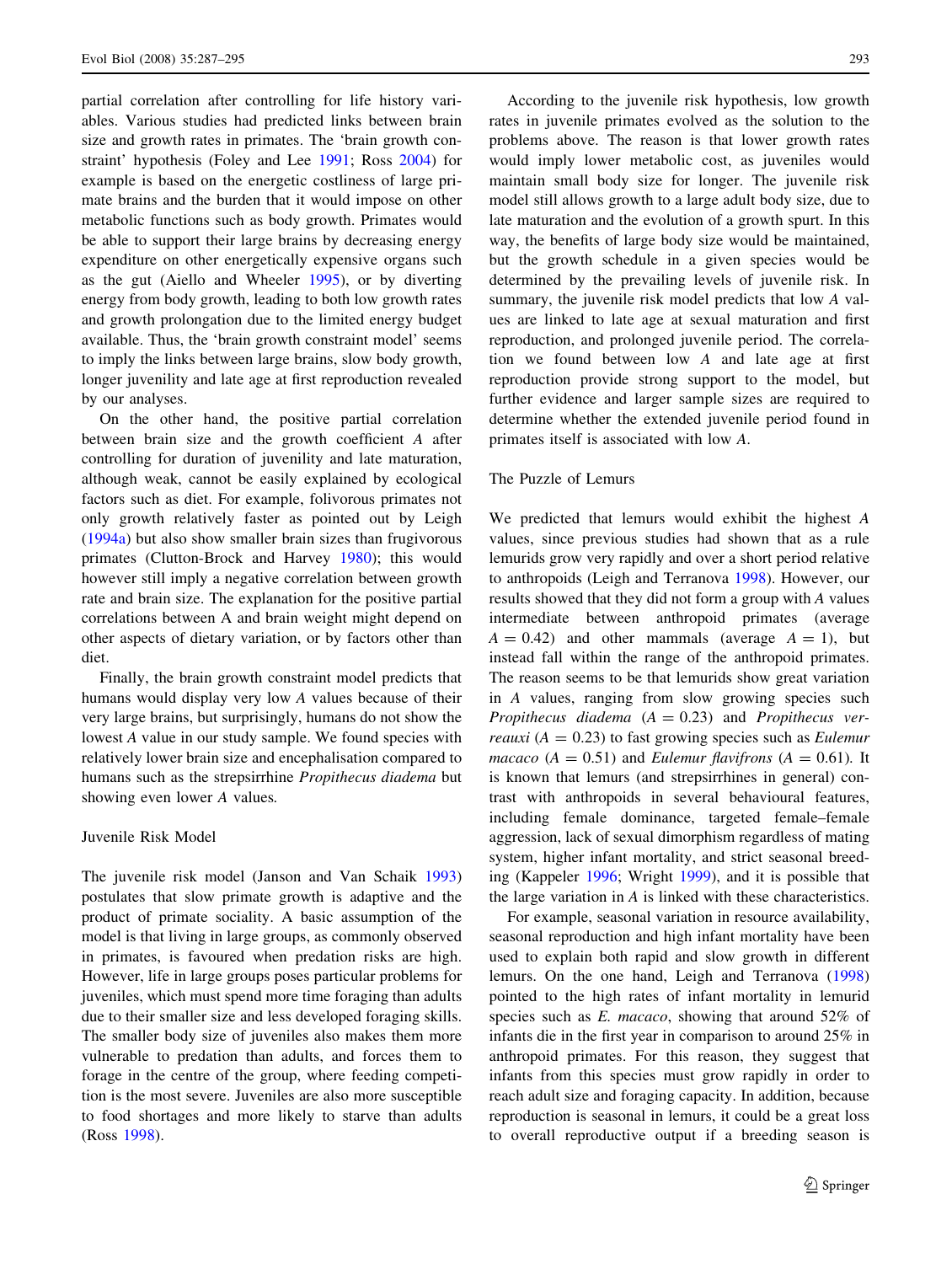<span id="page-7-0"></span>missed, which also selects against prolonged growth. On the other hand, studies focusing on slow growing lemurs such as Propithecus diadema (diademed sifaka) revealed late age at first reproduction; in fact, sifakas were shown to be the only studied folivorous primates to begin reproduction later than expected for their body size (Pochron et al. [2004](#page-8-0)). Richard et al. [\(2002](#page-8-0)) also showed that in Propithecus verreauxi fewer than half of females gave birth for the first time by the age of six, and the median age of first reproduction was 16 years. Fertility rates in females remained stable after the age of 7 rather than quickly decaying, with females aged 20 and 21 years reproducing at the same rate as those aged seven. Fertility rates only fell after 21 years, and one female did give birth at 28 years indicating a very long reproductive span.

Richard et al. ([2002\)](#page-8-0) termed sifakas 'snails among tortoises' because of their slow life histories even for primate standards. They argued that the habitat in which sifakas live is highly variable, with a high chance of experiencing drought per decade, and explained the sifaka strategy in terms of 'bet hedging', or risk spreading over seasons under the circumstance of high environmental unpredictability. Stearns ([1992\)](#page-8-0) argued that if there is seasonal variation in the probability that offspring will survive to breed, it is advantageous to spread the reproductive effort into multiple seasons, sampling a larger number of ecological conditions and therefore increasing the number of offspring born in at least one 'good' season. The lower adult mortality rates, stable in females until the age of 21, would allow them to adopt a 'bet hedging' strategy. To sum up, lemurid species representing the most primitive primate grade and showing lower encephalisation than anthropoids occupy both extremes of fast and slow development among primates, possibly as a direct adaptive response to environmental conditions.

### **Conclusions**

The inspiration for this study was Charnov's (1993) statement that primates have a low height of production rate or growth constant A, defining a 'keystone difference' between primates and other mammals. The average A values calculated here directly from growth curves for 36 primate species are close to the value estimated by Charnov (1993) from data on age at sexual maturity and adult body weight. A values appear to follow a decreasing pattern from strepsirrhines and New World monkeys, through Old World monkeys and finally apes, although there are several notable outliers in each of the four major groups. The fact that lemurs are not intermediate between anthropoids and other mammals suggests that slow growth is a primitive characteristic of primates, rather than a consequence of the relatively larger brains of the more derived anthropoids. Our results also showed that the highly encephalised Homo sapiens is not the only species growing exceptionally slowly even for primate standards.

Overall, results indicate some broad trends in A across primates, the strongest being the trend of decreasing A with later age at first reproduction, and by extension, later age of sexual maturity. The observed correlations lend support the juvenile risk model, in which juvenile growth is slow because of high risk of predation and high feeding competition in large groups for patchily distributed resources. However, the results show that some primates in the sample exhibit low A values although not living in large groups, such as the gibbon  $H$ . lar. Data on further species would be desirable and would help to confirm the existence of links between low A, extended juvenility, late age at first reproduction and high maximum longevity.

Finally, it must be emphasised that although our analyses are based on data representing the four major primate grades (which partially minimises phylogenetic biases) we did not employ any formal method of correction for phylogenetic effects (Purvis et al. [2003\)](#page-8-0). Future studies based on the same dataset (or an ideally a larger one) should test whether procedures such as the analyses of independent contrasts would lead to different results.

### References

- Aiello, L. C., & Wheeler, P. (1995). The expensive tissue hypothesis. Current Anthropology, 36, 199–221. doi:[10.1086/204350.](http://dx.doi.org/10.1086/204350)
- Charnov, E. L. (1993). Life history invariants. Some explorations of symmetry in evolutionary ecology. Oxford: Oxford University Press.
- Charnov, E. L., & Berrigan, D. (1993). Why do primates have such long lifespans and so few babies? Evolutionary Anthropology, 1, 191–194. doi:[10.1002/evan.1360010604](http://dx.doi.org/10.1002/evan.1360010604).
- Clutton-Brock, T. H., & Harvey, P. H. (1980). Primates, brains and ecology. Journal of Zoology, 207, 151–169.
- Eveleth, P. B., & Tanner, J. M. (1992). Worldwide variation in human growth. Cambridge: Cambridge University Press.
- Foley, R. A., & Lee, P. C. (1991). Ecology and energetics of encephalization in hominid evolution. Philosophical Transactions of the Royal Society of London. B, 334, 223–232. doi: [10.1098/rstb.1991.0111.](http://dx.doi.org/10.1098/rstb.1991.0111)
- Harvey, P. H., & Clutton-Brock, T. H. (1985). Life history variation in primates. Evolution; International Journal of Organic Evolution, 39, 559–581. doi[:10.2307/2408653.](http://dx.doi.org/10.2307/2408653)
- Hill, K., & Hurtado, A. M. (1996). Ache life history: The ecology and demography of a foraging people. New York: Walter de Gruyter.
- Janson, C. H., & van Schaik, C. P. (1993). Ecological risk aversion in juvenile primates: Slow and steady wins the race. In M. D. Pereira & L. A. Fairbanks (Eds.), Juvenile primates: Life history, development and behaviour (pp. 57–74). Oxford: Oxford University Press.
- Johnson, S. E. (2003). Life history and the competitive environment: Trajectories of growth, maturation, and reproductive output